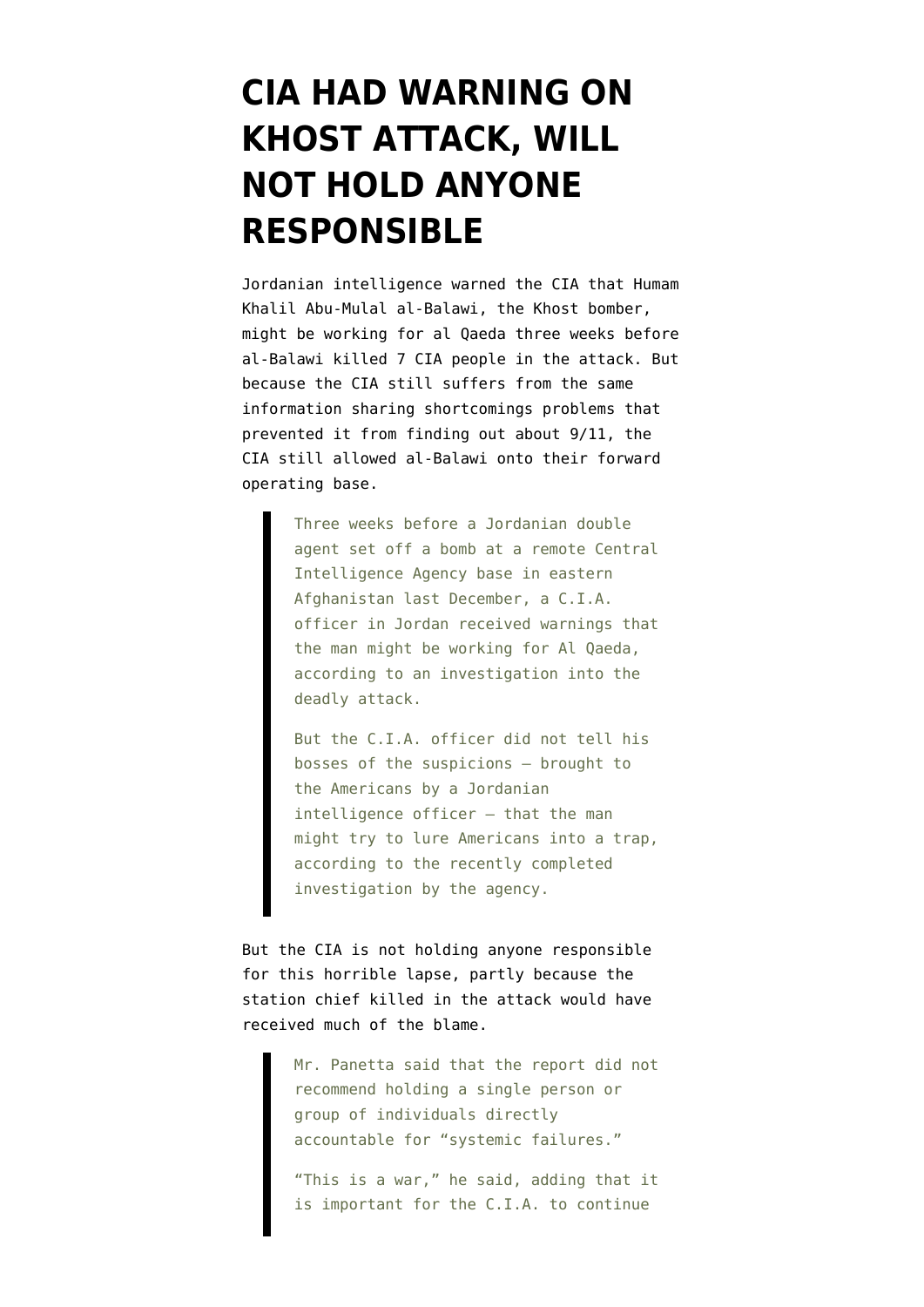to take on risky missions.

[snip]

Current and former C.I.A. officials said that the decision not to hold officers directly responsible for the bombing was partly informed by an uncomfortable truth: some of them might have been among those killed in the bombing.

The officials said there was particular sensitivity about how much fault to assign to Jennifer Matthews, a Qaeda expert who was the chief of the Khost base.

Before you accept that explanation, re-read [the](http://www.gq.com/news-politics/politics/201004/dagger-to-the-cia?printable=true) [piece that Bob Baer wrote](http://www.gq.com/news-politics/politics/201004/dagger-to-the-cia?printable=true) on the Khost killing in April. He attributes the lapses to the deprofessionalization of operations within CIA, and argues that Matthews (whom he calls Kathy) was set up to fail.

> On January 10, 2010, CIA director Leon Panetta wrote a *Washington Post* op-ed in which he disputed that poor tradecraft was a factor in the Khost tragedy. Panetta is wrong.

An old operative I used to work with in Beirut said he would have picked up Balawi himself and debriefed him in his car, arguing that any agent worth his salt would never expose the identity of a valued asset to a foreigner like the Afghan driver. I pointed out that if he'd been there and done it that way, he'd probably be dead now. "It's better than what happened," he said.

One thing that should have raised doubts about Balawi was that he had yet to deliver any truly damaging intelligence on Al Qaeda, such as the location of Zawahiri or the plans for the Northwest bomb plot. Balawi provided just enough information to keep us on the hook, but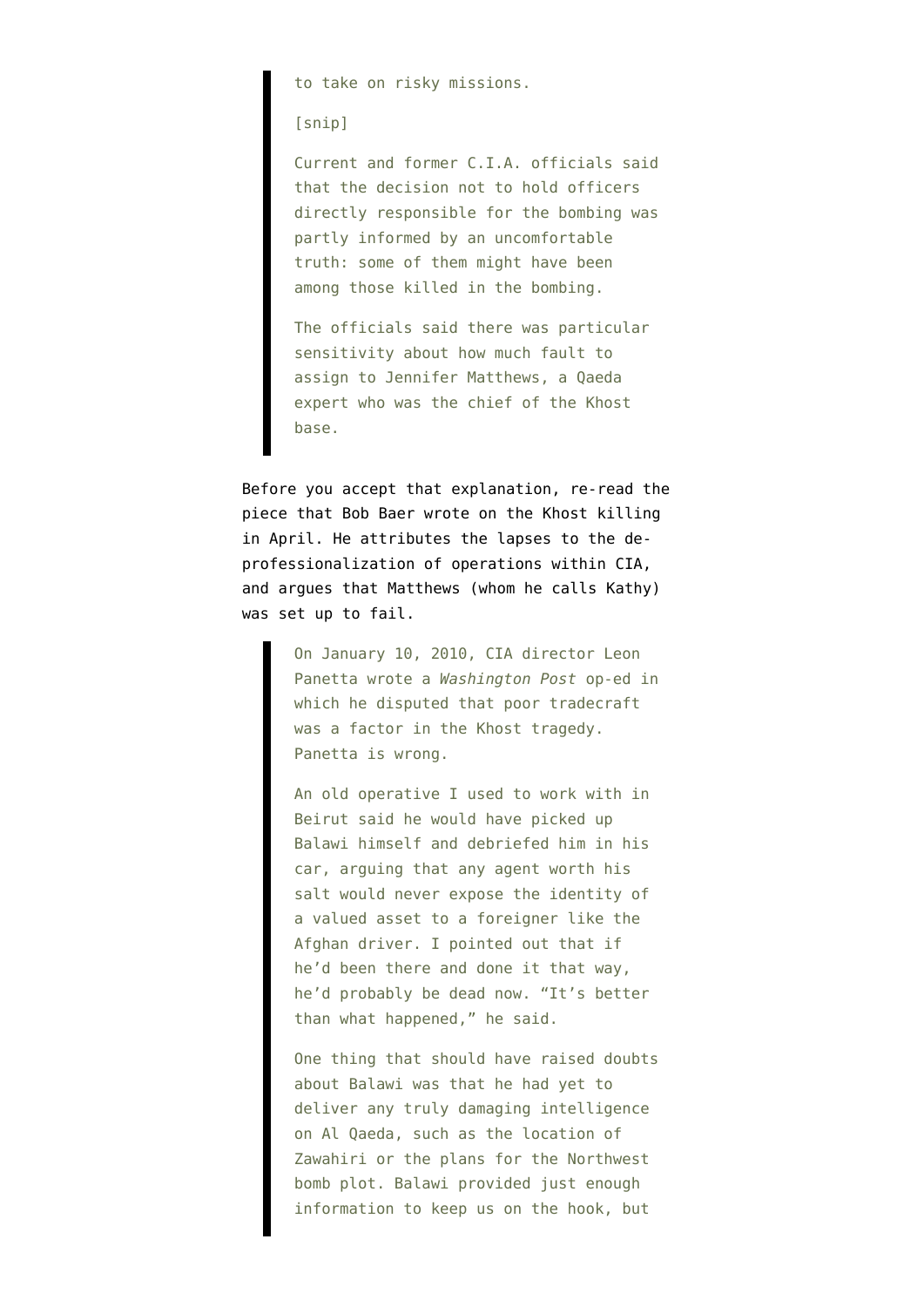never enough to really hurt his true comrades. And how was it that Balawi got Al Qaeda members to pose for pictures? This should have been another sign. These guys don't like their pictures taken. So there were a few clear reasons not to trust Balawi, or at least to deal with him with extreme caution.

But the most inexplicable error was to have met Balawi by committee. Informants should always be met one-on-one. *Always*.

The fact is that Kathy, no matter how courageous and determined, was in over her head. This does not mean she was responsible for what happened. She was set up to fail. The battlefield was tilted in Al Qaeda's favor long ago—by John Deutch and his reforms, by the directors who followed him, by the decision to drop the paramilitary course from the mandatory curriculum (which would have made Kathy a lot more wary of explosives), and by two endless wars in Iraq and Afghanistan that have worn the CIA down to a nub. Had Kathy spent more time in the field, more time running informants, maybe even been stung by one or two bad doubles, the meeting in Khost probably would have been handled differently—and at the very least there would have been one dead rather than eight.

And while two of the recommendations Leon Panetta [offered](http://www.politico.com/blogs/joshgerstein/1010/Panetta_touts_reforms_due_to_Afghanistan_attack.html?showall) in response to the investigation was to provide more training on counterintelligence and to make sure veterans are involved in the most critical counterterrorism operations, that doesn't address what Baer, at least says needs to happen: fixing the entire career path of CIA professionals out in the field.

Is not holding anyone responsible for this horrible mistake about protecting a CIA officer